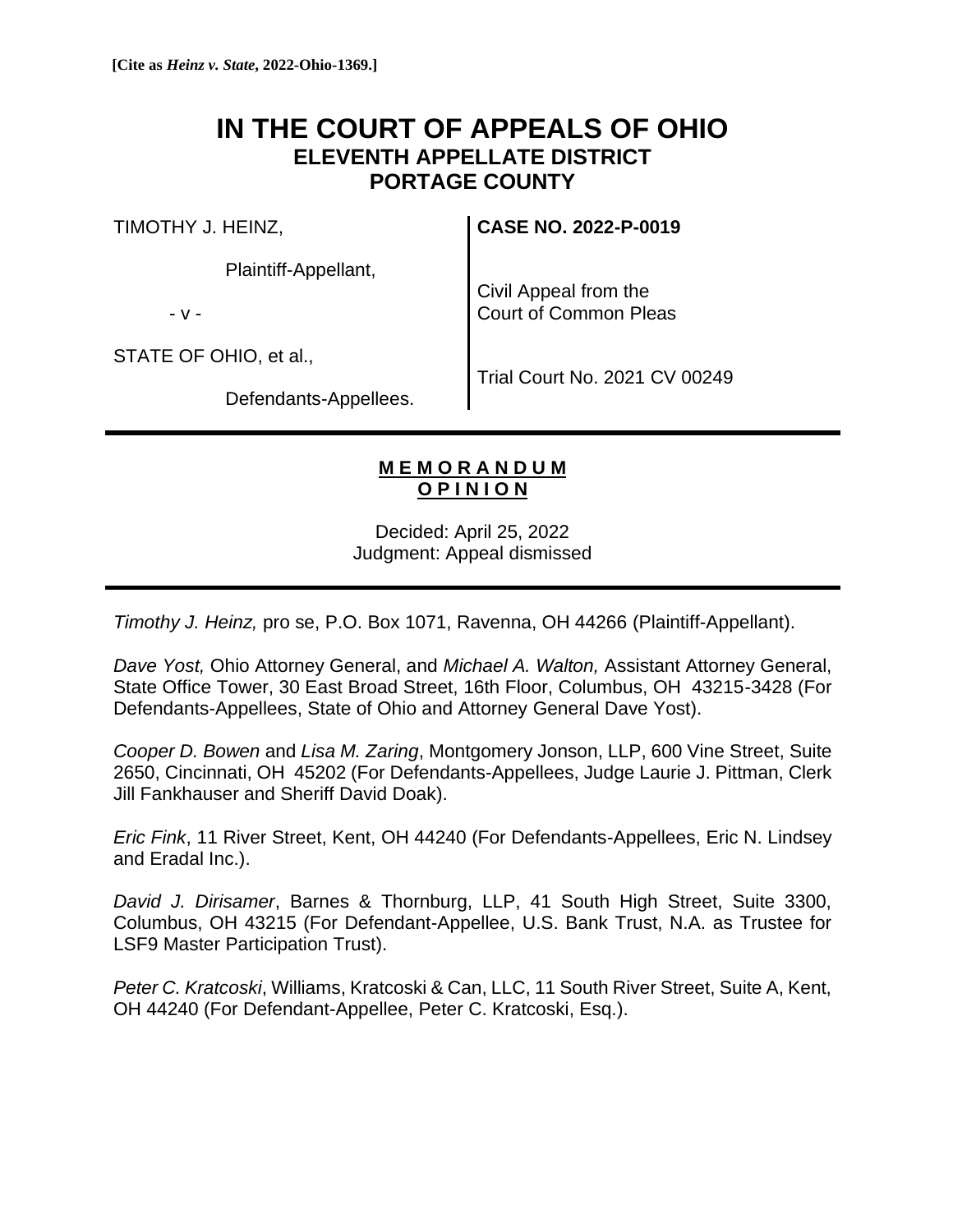MARY JANE TRAPP, J.

**{¶1}** Timothy J. Heinz appeals a March 11, 2022 judgment entry from the Portage County Court of Common Pleas, which declared him a vexatious litigator and ordered him to seek leave of court prior to instituting or continuing any legal proceedings and prior to making any application in any legal proceedings, other than an application for leave to proceed. He also appeals another trial court March 11 entry. We dismiss.

**{¶2}** "A person who is subject to an order entered pursuant to division (D)(1) of this section *may not institute legal proceedings in a court of appeals*, continue any legal proceedings that the vexatious litigator had instituted in a court of appeals prior to entry of the order, or make any application, other than the application for leave to proceed allowed by division (F)(2) of this section, in any legal proceedings instituted by the vexatious litigator \* \* \* in a court of appeals without first obtaining leave of the court of appeals to proceed pursuant to division (F)(2) of this section." R.C. 2323.52(D)(3) (emphasis added). An appealing party subject to a vexatious litigator order that requires leave of court "shall file an application for leave to proceed in the court of appeals in which the legal proceedings would be instituted or are pending." R.C. 2323.52(F)(2).

**{¶3}** This leave requirement includes any direct appeal from the initial vexatious litigator designation. *State ex rel. Sapp v. Franklin Cty. Court of Appeals*, 118 Ohio St.3d 368, 2008-Ohio-2637, ¶ 26.

**{¶4}** "Whenever it appears by suggestion of the parties or otherwise that a person found to be a vexatious litigator under this section has instituted, continued, or made an application in legal proceedings without obtaining leave to proceed from the appropriate court of common pleas or court of appeals to do so under division (F) of this

2